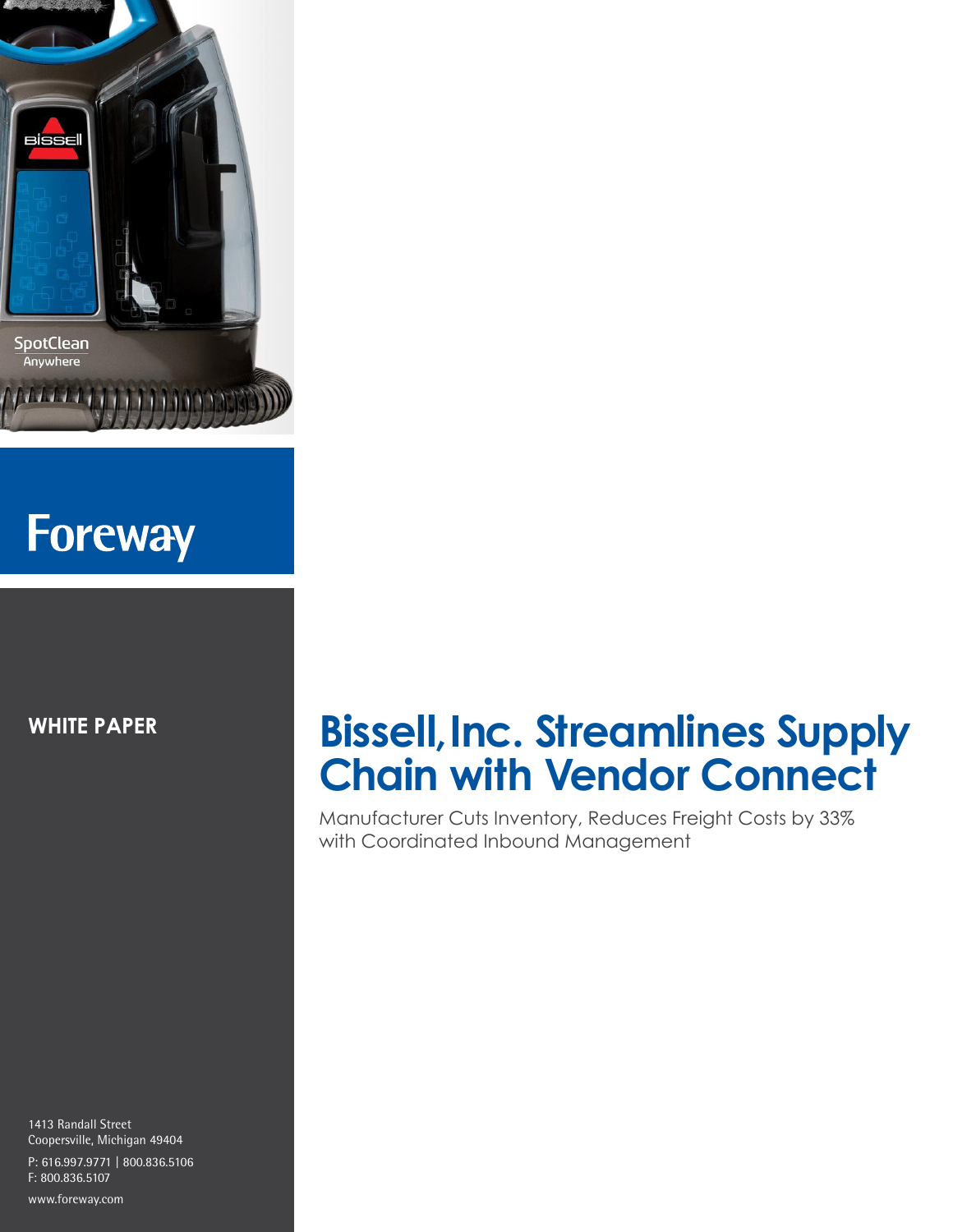#### **Vendor Connect**

- **Same Day Delivery**
- **Carrier selected by Bissell**
- **Negotiated truckload rate paid by Bissell**
- **Single delivery**
- **Staging only**

Re-engineering the supply chain is somewhere in the strategic tool box of virtually every forward-thinking logistics professional in corporate America. For some, it's high on the list of things to do; for others it's already a worthy accomplishment. Yet for most manufacturers, true supply chain management is an intimidating task that is cumbersome to tackle because it often requires too much change on behalf of too many people.

But is supply chain management an all or nothing task? Or can incremental improvements be implemented that will yield significant results, paving the way for additional gains in productivity and cost reduction? In the case of Bissell, Inc. and Foreway Transportation, the answer came in the form of Vendor Connect.

#### **Starting Just In Time**

Bissell, Inc. is a leading manufacturer of floor sweepers and cleaners. With the success of the company's expanding consumer product line into national chain stores came the challenges of growing inventories required to supply three shifts at its Walker, Michigan production facility. Hoping to identify a means of reducing inventory while assuring adequate production supply, Bissell's purchasing and traffic teams began interviewing carriers to discuss the logistics associated with a Just-In-Time program. What emerged was Vendor Connect, a Foreway Transportation program that not only reduces inventory, but reduces transportation costs as well.

# **A Creative, Cost-Effective Solution To LTL**

Just In Time is typically a tightly scheduled LTL program entrusted to a dedicated carrier or company truck. The focus is on-time delivery; cost is secondary. But the downside to JIT — increased frequency of smaller shipments — is twofold: higher transportation costs and increased paperwork, personnel requirements and dock congestion. The management team at Foreway Transportation proposed a creative solution — consolidate the LTL by a daily 'sweep' of vendor shipments onto one Foreway trailer, with a single delivery to Bissell.

*"We went into this whole process believing that the improvement in production and inventory control would cost us more for what is basically custom transportation costs," says Jerry Postema, Bissell Traffic Manager. "In actuality, we have reduced our transportation costs by a third, along with our inventory carrying costs (see chart). Plus, we have less congestion, paperwork and handling. Quite frankly, it's like having our own truck fleet without the headaches."* 

#### **How Vendor Connect Works**

Working closely with Bissell production planners, Foreway coordinates a daily sweep to different points in the Midwest, picking up from multiple vendors the required production materials for the following day. Different cities are swept on different days; Chicago area on Monday, Cleveland on Tuesday, etc. There may be four different loads on one trailer. Even though Bissell production is planned two weeks in advance, there can still be numerous changes in the daily scheduling, enough to warrant a high degree of communications between Foreway, Bissell and Bissell vendors. Foreway dispatch is given 24 hour notice if pick ups will differ from those on normally scheduled route. The sweep is made during the morning; Foreway returns to Bissell for a scheduled 9 p.m. delivery.